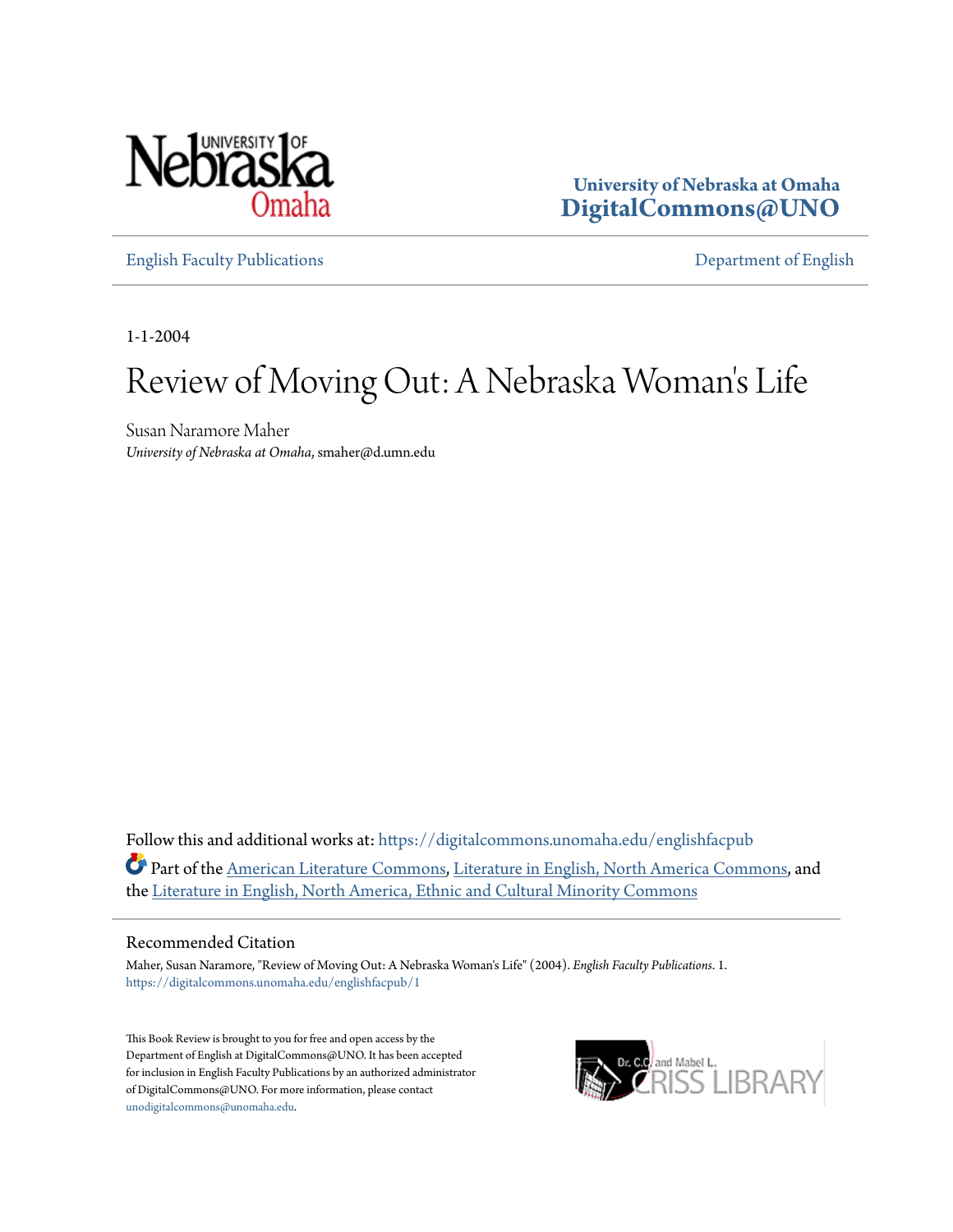## **University of Nebraska Omaha [DigitalCommons@UNO](http://digitalcommons.unomaha.edu)**

[English Faculty Publications and Presentations](http://digitalcommons.unomaha.edu/engfacpub) **[Department of English](http://digitalcommons.unomaha.edu/english)** 

1-1-2004

### Book Review: Moving Out: A Nebraska Woman ' s Life

Susan Naramore Maher *University of Nebraska at Omaha*

#### Recommended Citation

Maher, Susan Naramore, "Book Review: Moving Out: A Nebraska Woman's Life" (2004). *English Faculty Publications and Presentations.* Paper 2. http://digitalcommons.unomaha.edu/engfacpub/2

This Book Review is brought to you for free and open access by the Department of English at DigitalCommons@UNO. It has been accepted for inclusion in English Faculty Publications and Presentations by an authorized administrator of DigitalCommons@UNO. For more information, please contact [mmaring@unomaha.edu.](mailto:mmaring@unomaha.edu)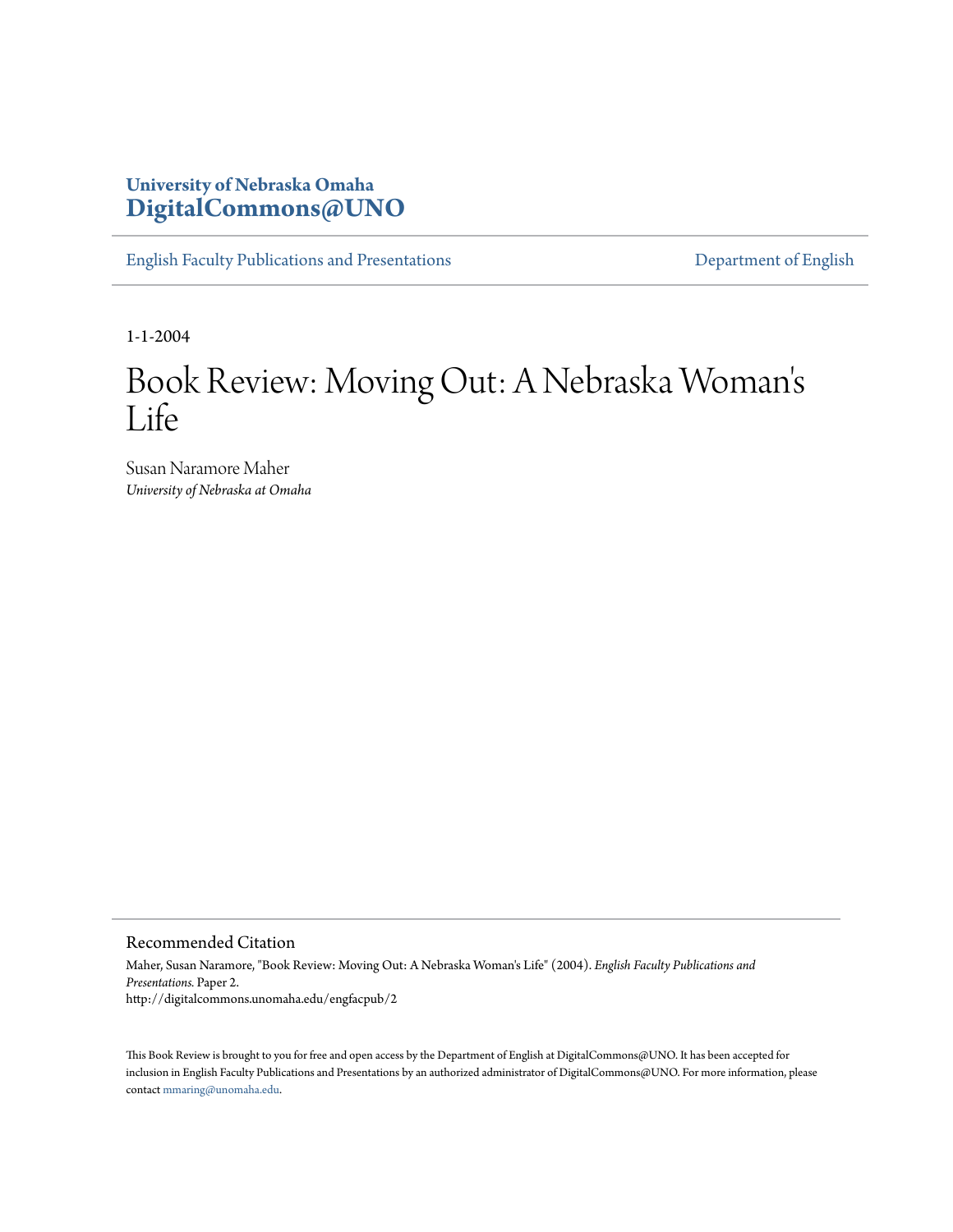Moving *Out:* A *Nebraska Woman's Life.* By Polly Spence. Edited and with an afterword by Karl Spence Richardson. Lincoln: University of Nebraska Press, 2002. 225 pp. Illustrations. \$17.95 paper.

At the end of her memoir, Moving Out, Polly Spence assesses all the little ironies of her life and concludes, "[each] time everything seemed just right, each time I thought I'd found it all—the work, the love, and the ideal way to live-something brought change to me." Change is a central motif in her narrative, reflected in a title that underscores movement and mobility, not settlement. Spence's Nebraska life provides a toehold on the slippery surface of twentieth-century culture in America. The many changes in her life reflect the changeable decades from the 1920s to the 1970s in which many Americans moved from agrarian to urban lives.

Spence began life in the farming community of Franklin, Nebraska, where a young woman's existence centered on family, church, and respectable social events that excluded dancing. Under the demanding eye of an unbending mother, Spence resented the oppressive governance of a lingering Victorian America. Unable to express herself openly, she struggled with a "lack of identity," a condition afflicting many women she knew. Franklin was a role-driven society that placed high value on conformity. Yet a sense of instability stirred beneath the appearance of complacency: her father's printing business depended on the litigious nature of Franklin County's residents. The KKK infiltrated